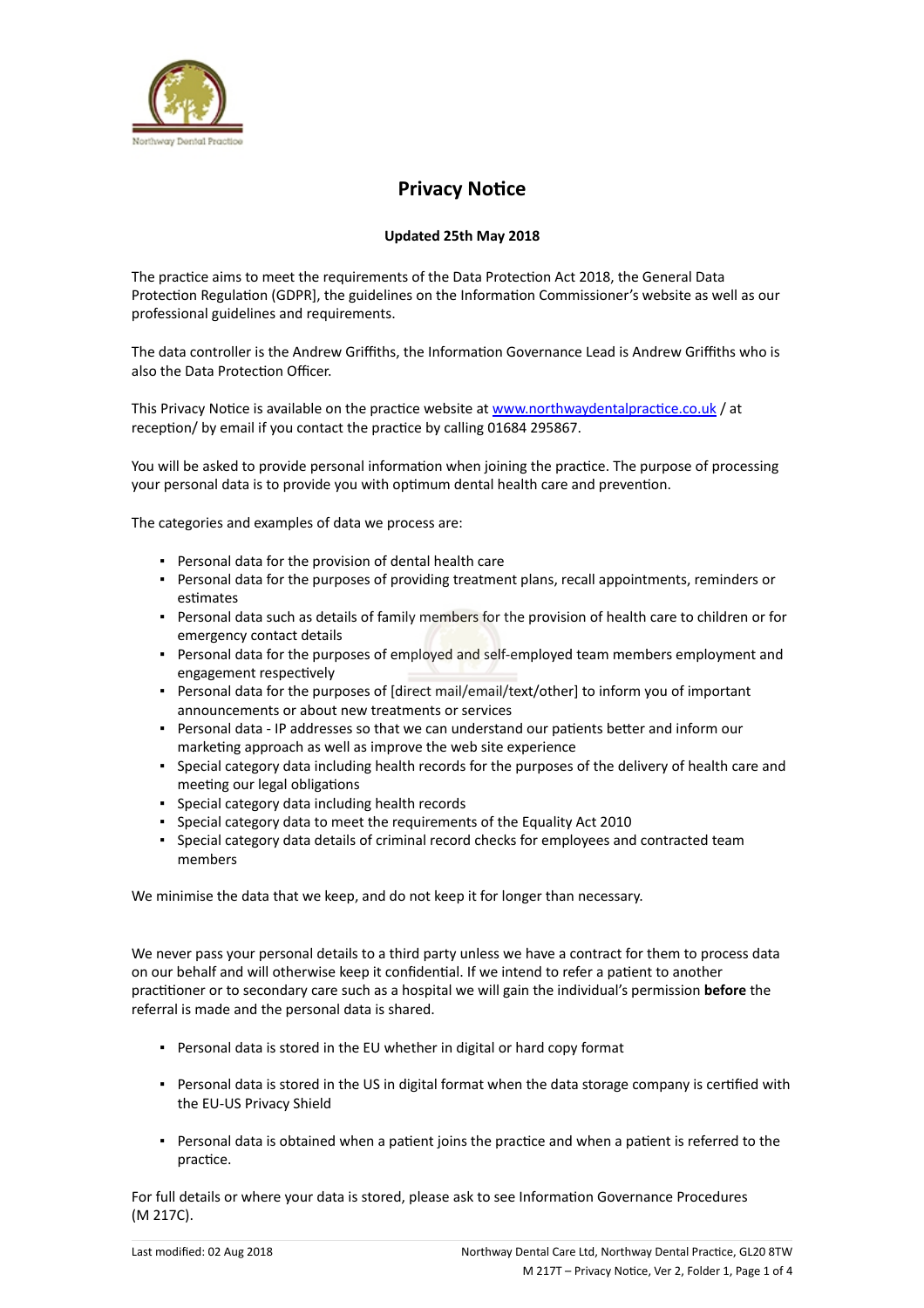

We have established the following lawful bases for processing your data:

Our lawful bases for processing personal data:

- The legitimate interests of the dental practice
- Processing is necessary for the performance of a contract with the data subject or to take steps to enter into a contract
- Consent of the data subject
- To comply with our legal obligations

Our lawful bases for processing special category data:

- Processing is necessary for health care purposes
- Processing necessary for identifying or keeping under review the existence or absence of equality of opportunity or treatment between groups of people with the view to enabling such equality to be promoted or maintained
- We obtain consent of the data subject to process criminal record checks

The reasons we process the data include:

- To maintain your contemporaneous clinical records
- To provide you with dental treatment, prevention and oral health advice
- To carry out financial transactions with you
- To send your personal data to the General Dental Council or other authority as required by law
- To communicate with you as and when required including appointment reminders, treatment plans, estimates and other communications about your treatment or the practice
- To communicate with your next of kin in an emergency
- If a parent or carer to communicate with you about the person you parent or care for
- To refer you to other dentists or doctors and health professionals as required
- To obtain criminal record disclosures for team members
- For debt recovery
- To continually improve the care and service you receive from us

The personal data we process includes:

Your name, address, gender, date of birth, NHS number, medical history, dental history, family medical history, family contact details, marital status financial details for processing payment, your doctor's details and details of treatment at the practice. We may process more sensitive special category data including ethnicity, race, religion, or sexual orientation so that we can meet our obligations under the Equality Act 2010, or for example to modify treatment to suit your religion and to meet NHS or HSC obligations.

The retention period for special data in patient records is a minimum of 10 years and may be longer for complex records or to meet our legal requirements. The retention period for staff records is 6 years. The retention periods for other personal data is 2 years after it was last processed. Details of retention periods are available in the Record Retention (M 215) procedure available from the practice.

We obtain your personal details when you enquire about our care and service, when you join the practice, when you subscribe to our newsletter or register online, when you complete a registration or medical history form and when another practitioner refers you for treatment at our practice. Occasionally patients are referred to us from other official sources such as NHS clinics or hospitals.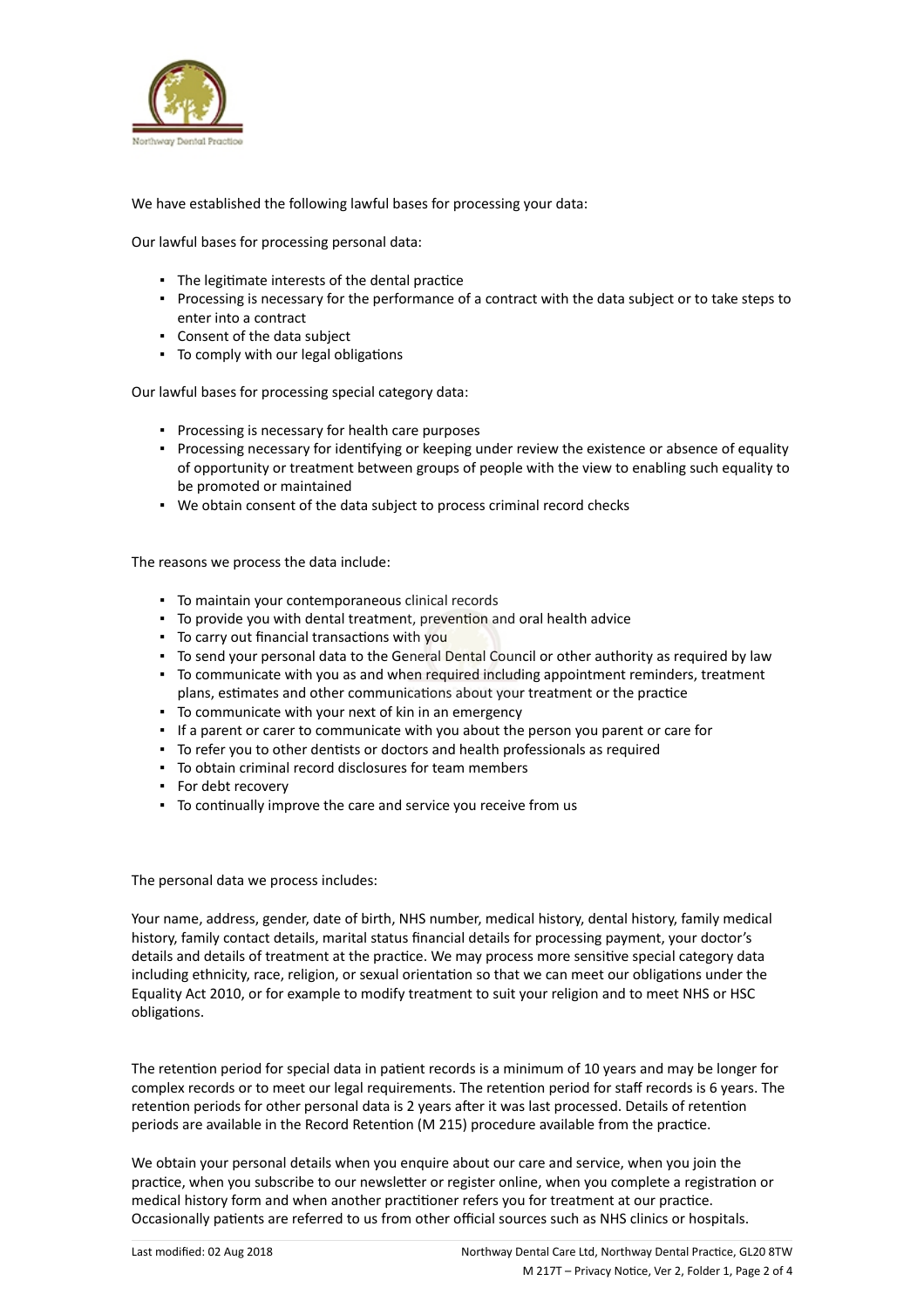

You have the following personal data rights:

- The right to be informed about the collection and use of your personal data
- $\blacksquare$  The right of access to have a free copy of your data that we have
- The right to rectification to correct the data we have if it is inaccurate or incomplete
- The right to deletion of your personal data (clinical records must be retained for a certain time period)
- The right to restrict processing of your personal data
- The right to data portability to have your data transferred to someone else
- The right to object to the processing of your personal data.
- Rights in relation to automated decision making and profiling

Further details of these rights can be seen in our Information Governance Procedures (M 217C) or at the [Information Commissioner's website](https://ico.org.uk/for-organisations/guide-to-the-general-data-protection-regulation-gdpr/individual-rights/). Here are some practical examples of your rights:

- If you **are** a patient of the practice you have the right to withdraw consent for important notifications, newsletters, surveys or marketing. You can inform us to correct errors in your personal details or withdraw consent from communication methods such as telephone, email or text. You have the right to obtain a free copy of your patient records within one month.
- If you are **not** a patient of the practice you have the right to withdraw consent for processing personal data, to have a free copy of it within one month, to correct errors in it or to ask us to delete it. You can also withdraw consent from communication methods such as telephone, email or text.

We have carried out a Privacy Impact Assessment (M 217Q) and you can request a copy from the details below. The details of how we ensure security of personal data is in our Security Risk Assessment (M 217M) and Information Governance Procedures (M 217C).

## **Comments, suggestions and complaints**

Please contact Andrew Griffiths at the practice for a comment, suggestion or a complaint about your data processing at [northwaydp@btopenworld.com](mailto:northwaydp@btopenworld.com) or 01684295867 or by writing to or visiting the practice at Northway Dental Practice, Northway Lane, Northway, Tewkesbury, Glos. GL20 8TW. We take complaints very seriously.

If you are unhappy with our response or if you need any advice you should contact the Information Commissioner's Office (ICO). Their telephone number is 0303 123 1113, you can also [chat online with an](https://ico.org.uk/global/contact-us/live-chat/) [advisor](https://ico.org.uk/global/contact-us/live-chat/). The ICO can investigate your claim and take action against anyone who's misused personal data. You can also visit their website for information on [how to make a data protection complaint](http://www.ico.org.uk/complaints).

## **Related practice procedures**

You can also use these contact details to request copies of the following practice policies or procedures:

- Data Protection and Information Security Policy (M 233-DPT), Consent Policy (M 233-CNS)
- Privacy Impact Assessment (M 217S), Information Governance Procedures (M 217C), Record Retention (M 215)

If you have an enquiry or a request please contact the Information Governance Lead Andrew Griffiths Northway Dental Care Ltd, Northway Dental Practice, Northway Lne, Northway, Tewkesbury, Glos. GL20 8TW, Email: northwaydp@btopenworld.com, Phone: 01684295867

Thank you.